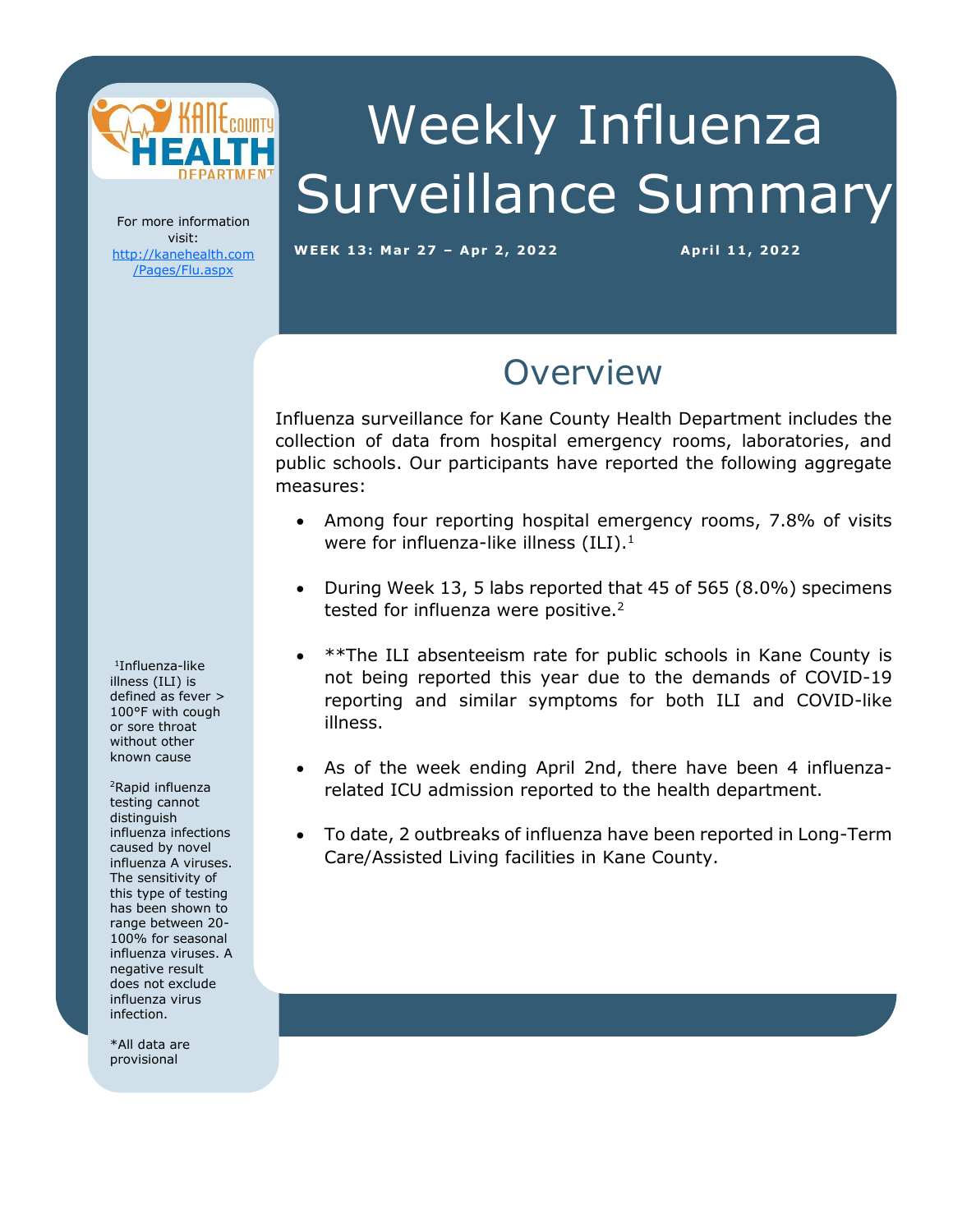## Emergency Room Visits

During Week 13, 7.8% of reported hospital emergency room visits were for influenza-like illness  $(III).<sup>1</sup>$ 

Each week, data for the 2021-22 season will be presented with data from the previous flu seasons to show the trend of ER visits for ILI over time.

Visits for influenza-like illness to reporting emergency rooms during Week 13 had the following age distribution:

- 0-4 years: 33.0% of all ILI visits
- 5-24 years: 32.6% of all ILI visits
- 25-64 years: 26.0% of all ILI visits
- 65+ years: 8.4% of all ILI visits

Throughout the season, KCHD will provide updated information on the total number of people visiting the emergency room for ILI, and what age groups make up those visits.

1 Influenza-like illness (ILI) is defined as fever > 100°F with cough or sore throat without other known cause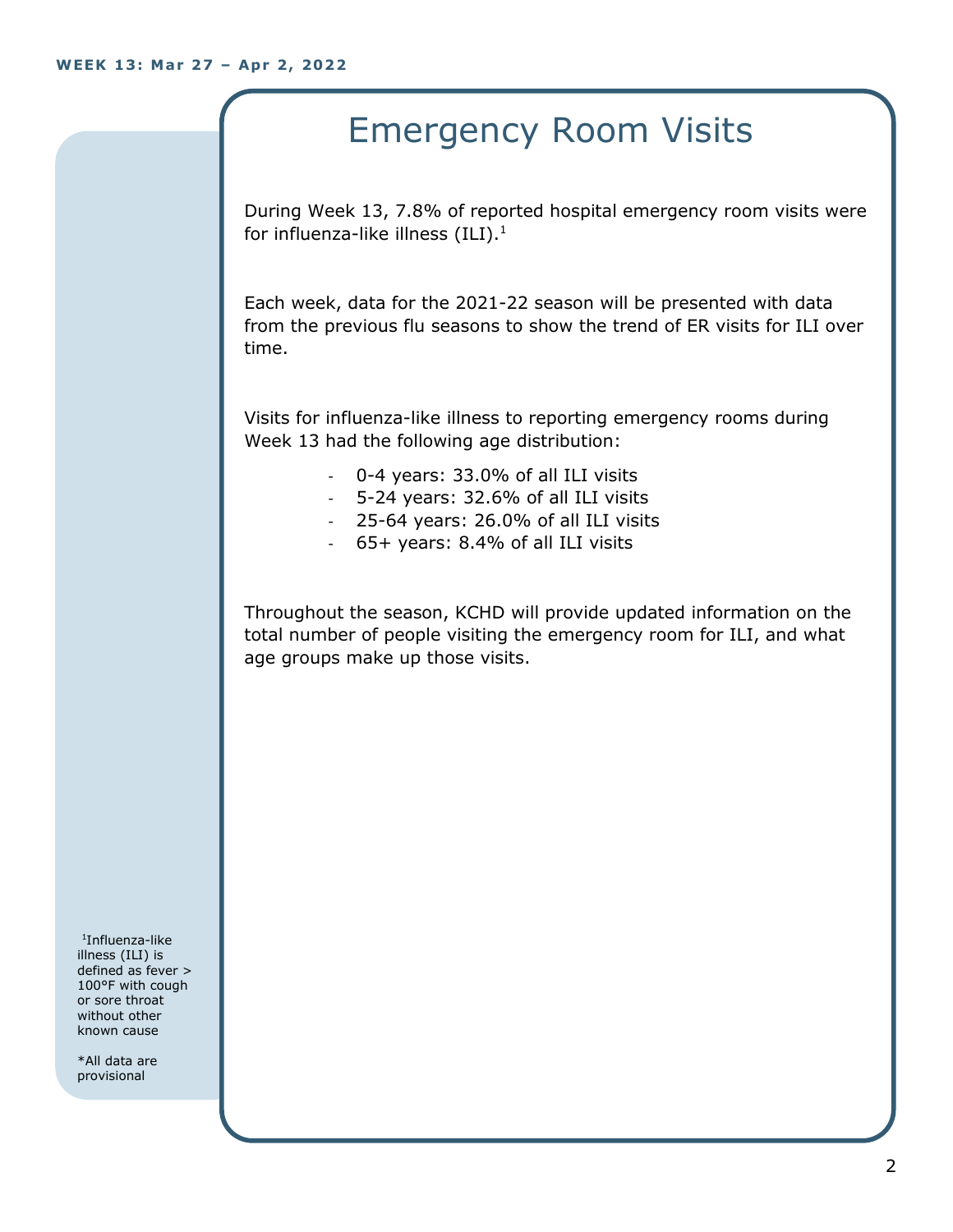

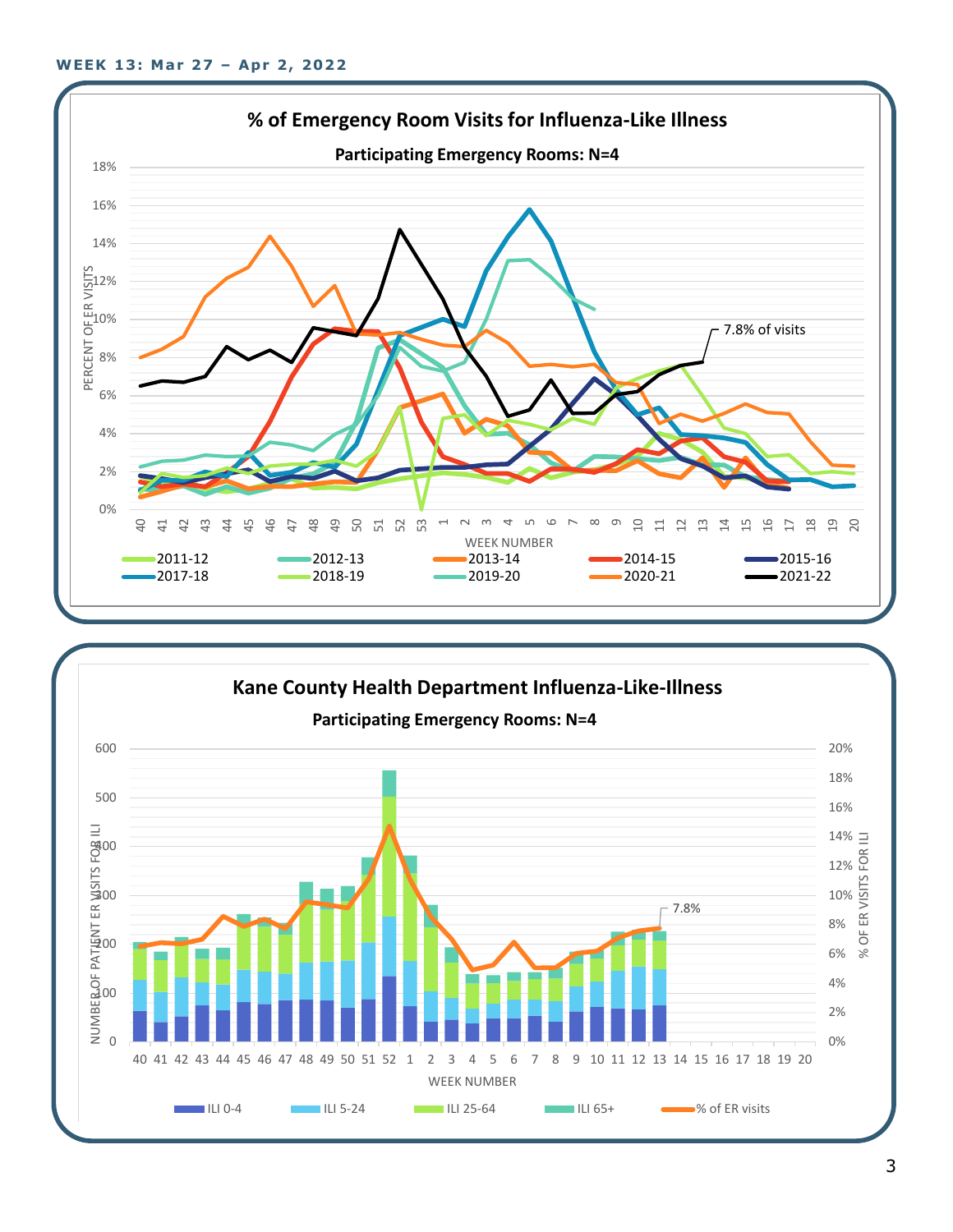# Laboratory Tests

| <b>Kane County Labs (5)</b>       | <b>Week: 13</b> |                | <b>Season Total</b> |                |
|-----------------------------------|-----------------|----------------|---------------------|----------------|
|                                   | <b>Number</b>   | <b>Percent</b> | <b>Number</b>       | <b>Percent</b> |
| <b>Specimens Tested</b>           | 565             |                | 12,509              |                |
| <b>Specimens Positive</b>         | 45              | 8.0%           | 359                 | 2.8%           |
| <b>Positive Specimens by Type</b> |                 |                |                     |                |
| Influenza A                       | 45              | 100%           | 343                 | 95.5%          |
| Influenza B                       | 0               | 0.0%           | 16                  | 4.5%           |
| Influenza AB                      | 0               | 0.0%           | 0                   | 0.0%           |
| Unknown                           | 0               | 0.0%           | n                   | 0.0%           |



Rapid influenza testing cannot distinguish influenza infections caused by novel influenza A viruses. The sensitivity of this type of testing has been shown to range between 20- 100% for seasonal influenza viruses. A negative result does not exclude influenza virus infection.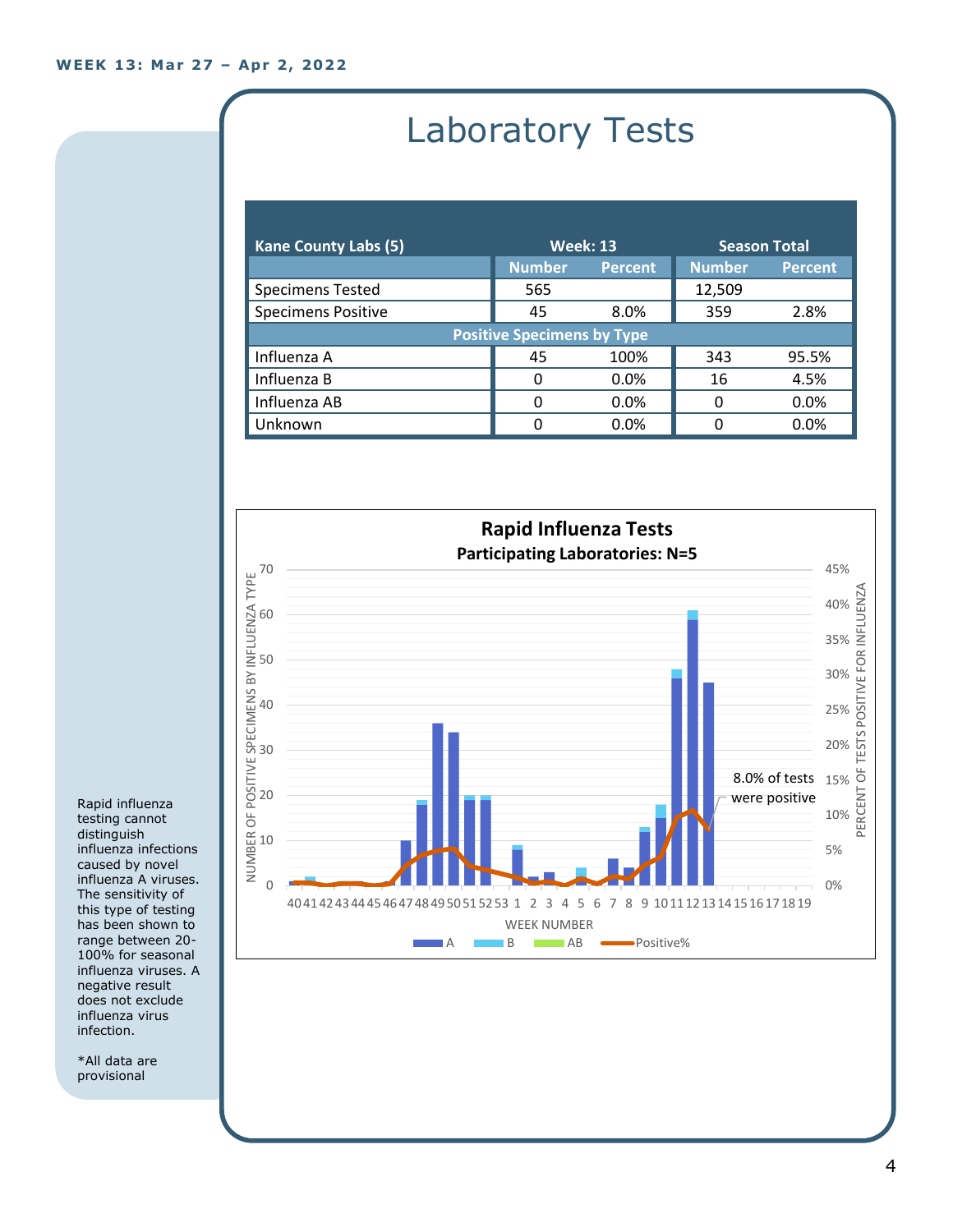### Student Absenteeism

The ILI absenteeism rate for public schools in Kane County is not being reported this year due to the demands of COVID-19 reporting and similar symptoms for both ILI and COVID-like illness.

Influenza-like illness (ILI) is defined as fever > 100°F with cough or sore throat without other known cause.